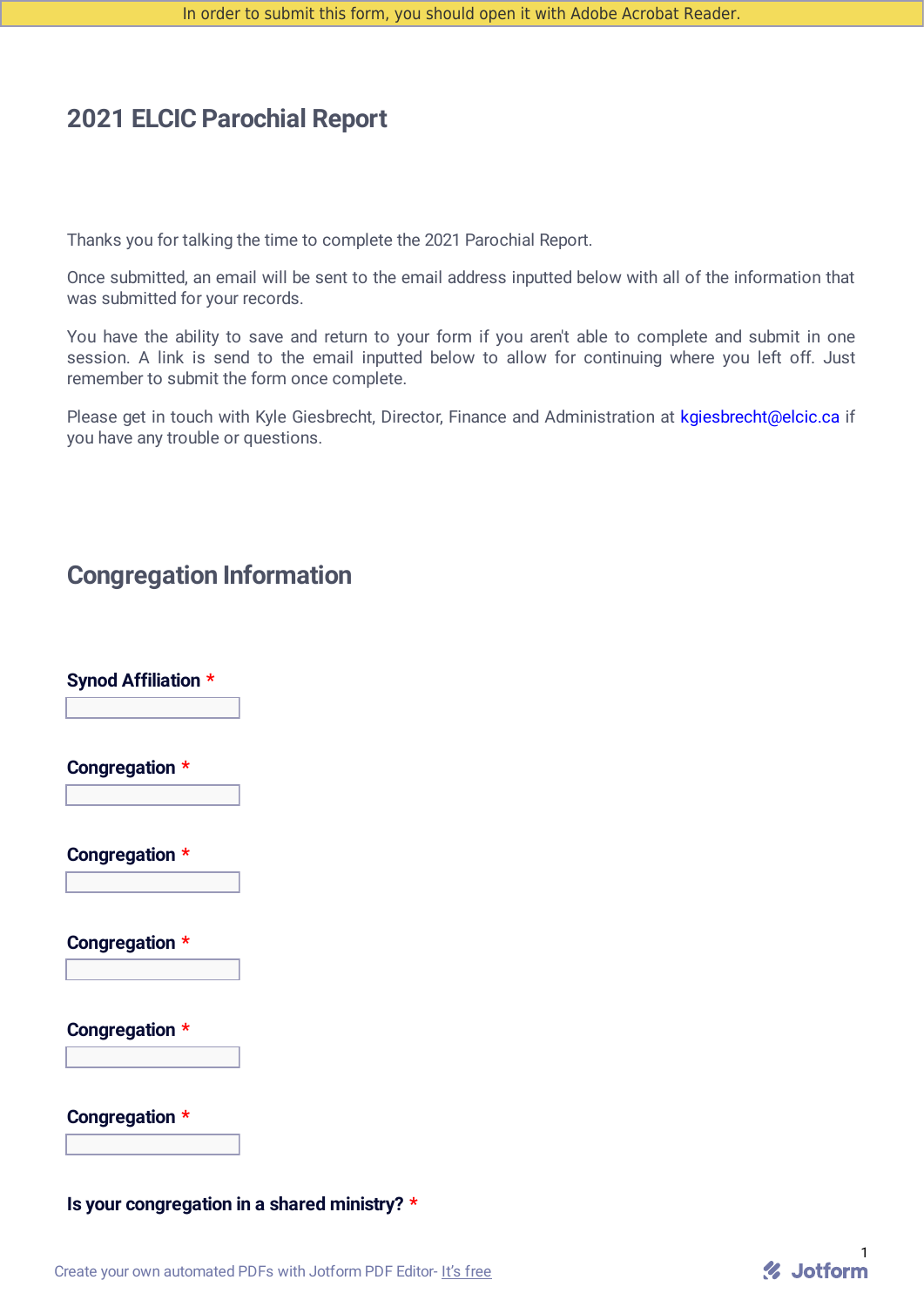**Who is your shared ministry with? \***

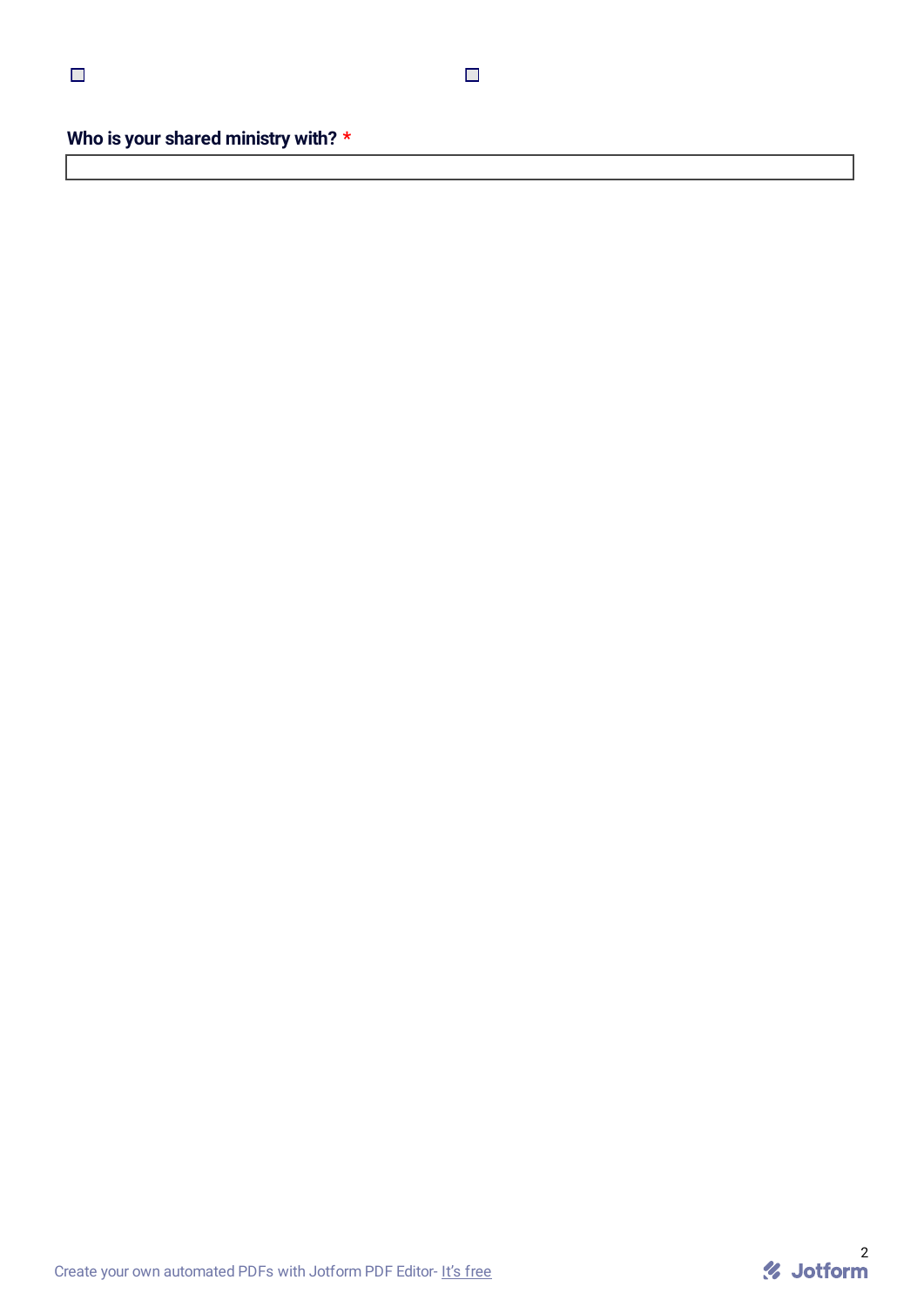#### Email (best email to use to get in touch with your congregation, will also be used to send a **confirmation email once this report is submitted) \***

example@example.com

#### **Name (person filling this form out) \***

First Name Last Name

# **Membership Information**

#### **Total Membership at the end of December 31, 2020**

|                                       | <b>Baptized</b> | <b>Confirmed</b> |
|---------------------------------------|-----------------|------------------|
| Total Membership at December 31, 2020 |                 |                  |

#### **New Members received during 2021**

|                                                                                      | <b>Baptized</b> | <b>Confirmed</b> |
|--------------------------------------------------------------------------------------|-----------------|------------------|
| <b>Baptized Children (15 yrs and younger)</b>                                        |                 |                  |
| <b>Baptized Adults (16 yrs and older)</b>                                            |                 |                  |
| <b>Affirmation of faith</b>                                                          |                 |                  |
| <b>Transfer from ELCIC member congregation</b>                                       |                 |                  |
| Transfer/Affirmation of faith from Anglican or other<br><b>Lutheran Congregation</b> |                 |                  |
| Affirmation of faith from non-Lutheran congregation                                  |                 |                  |
| Other reasons                                                                        |                 |                  |
| <b>Total members added</b>                                                           |                 |                  |

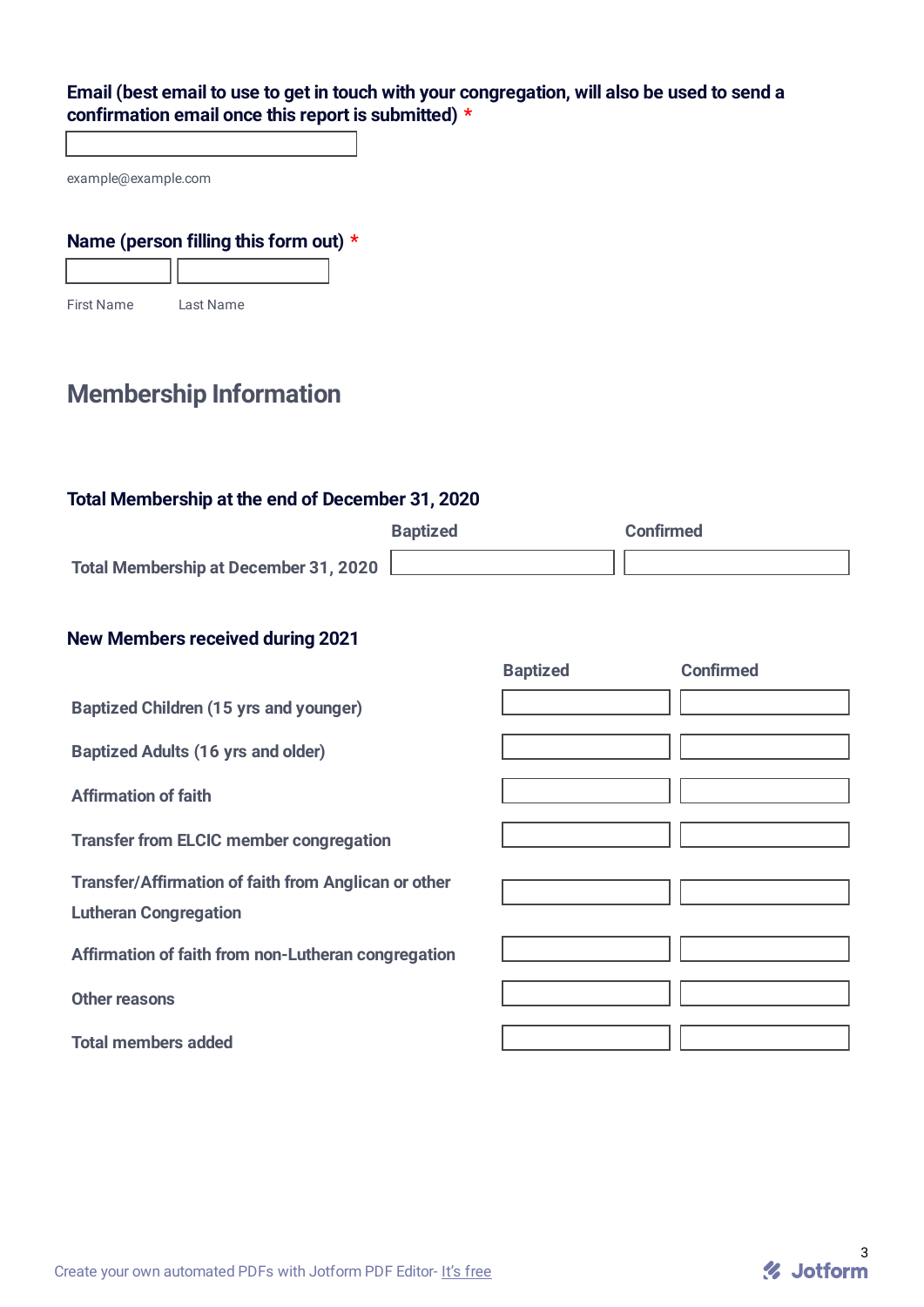#### **Members removed during 2021**

|                                                                | <b>Baptized</b> | <b>Confirmed</b> |
|----------------------------------------------------------------|-----------------|------------------|
| <b>Death</b>                                                   |                 |                  |
| <b>Transfer to other ELCIC congregations</b>                   |                 |                  |
| <b>Transfer to other Lutheran or Anglican</b><br>congregations |                 |                  |
| <b>Transfer to non-Lutheran</b>                                |                 |                  |
| <b>Responsibility list (inactive members)</b>                  |                 |                  |
| <b>Other</b>                                                   |                 |                  |
| <b>Total members removed</b>                                   |                 |                  |

## **Total Membership at the end of December 31, 2021**

|                                              | <b>Baptized</b> | Confirmed |
|----------------------------------------------|-----------------|-----------|
| <b>Total Membership at December 31, 2020</b> |                 |           |

## **Estimated average weekly worship attendance for 2021 \***

## **Number of households in membership \***

### **Number of non-member households \***

## **Pastoral Acts for the year (number of services held)**

|                                 | 2021 |
|---------------------------------|------|
| <b>Baptisms</b>                 |      |
| <b>Affirmations of Baptisms</b> |      |
| <b>Funerals</b>                 |      |
| <b>Weddings</b>                 |      |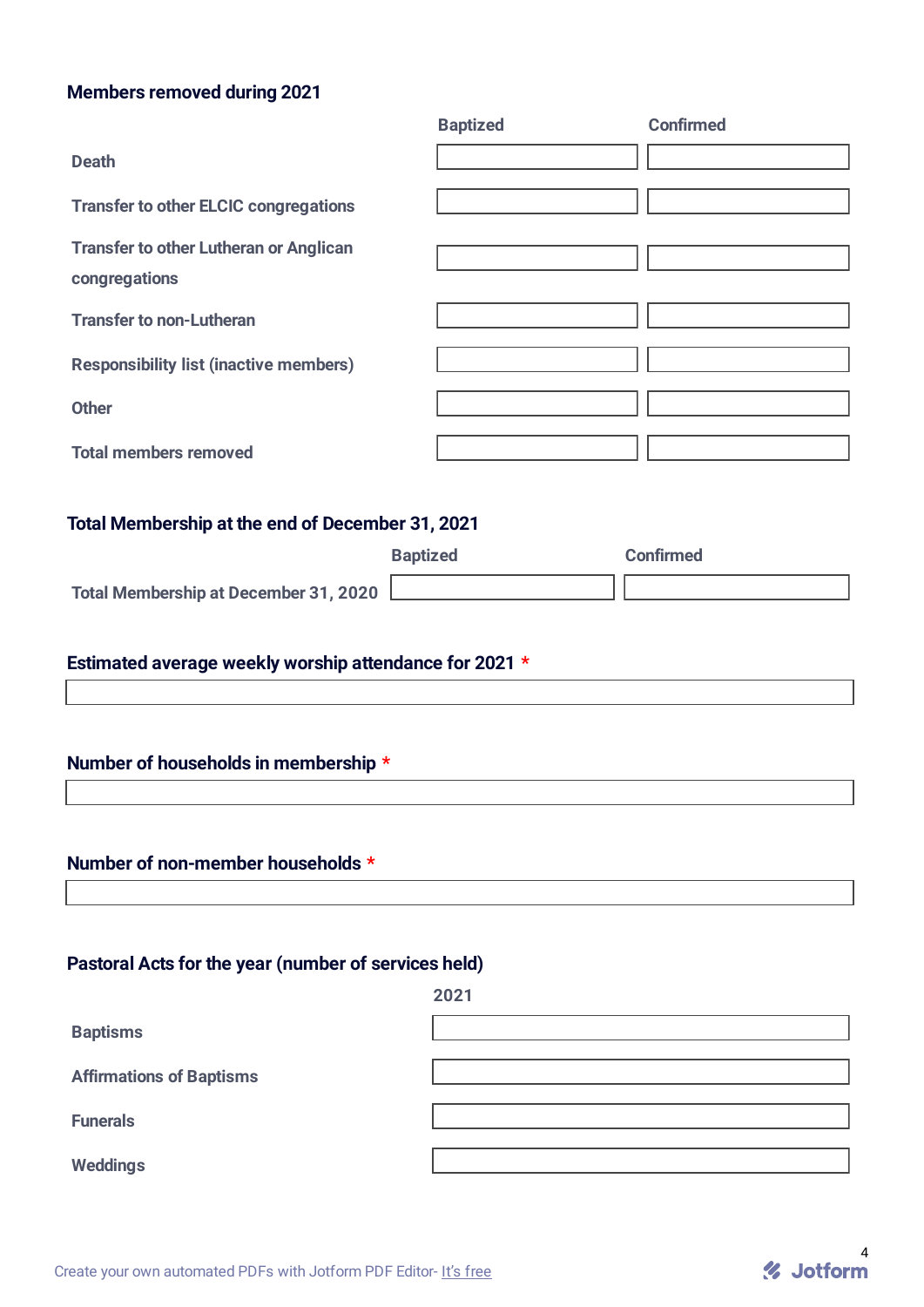# **Financial Information**

### **ELCIC Regular Giving \***

All money remitted to the Synod for benevolence in support of the Synod and the ELCIC for 2021

#### **Benevolence Commitment for 2022 \***

Indicate your congregation's budgeted commitment for benevolence to your synod for the 2022 year.

#### **Number of Full Time Employees \***

### **Number of Part Time Employees \***

## **Other position Employed**

**Other**

**Please specify "Other" program**